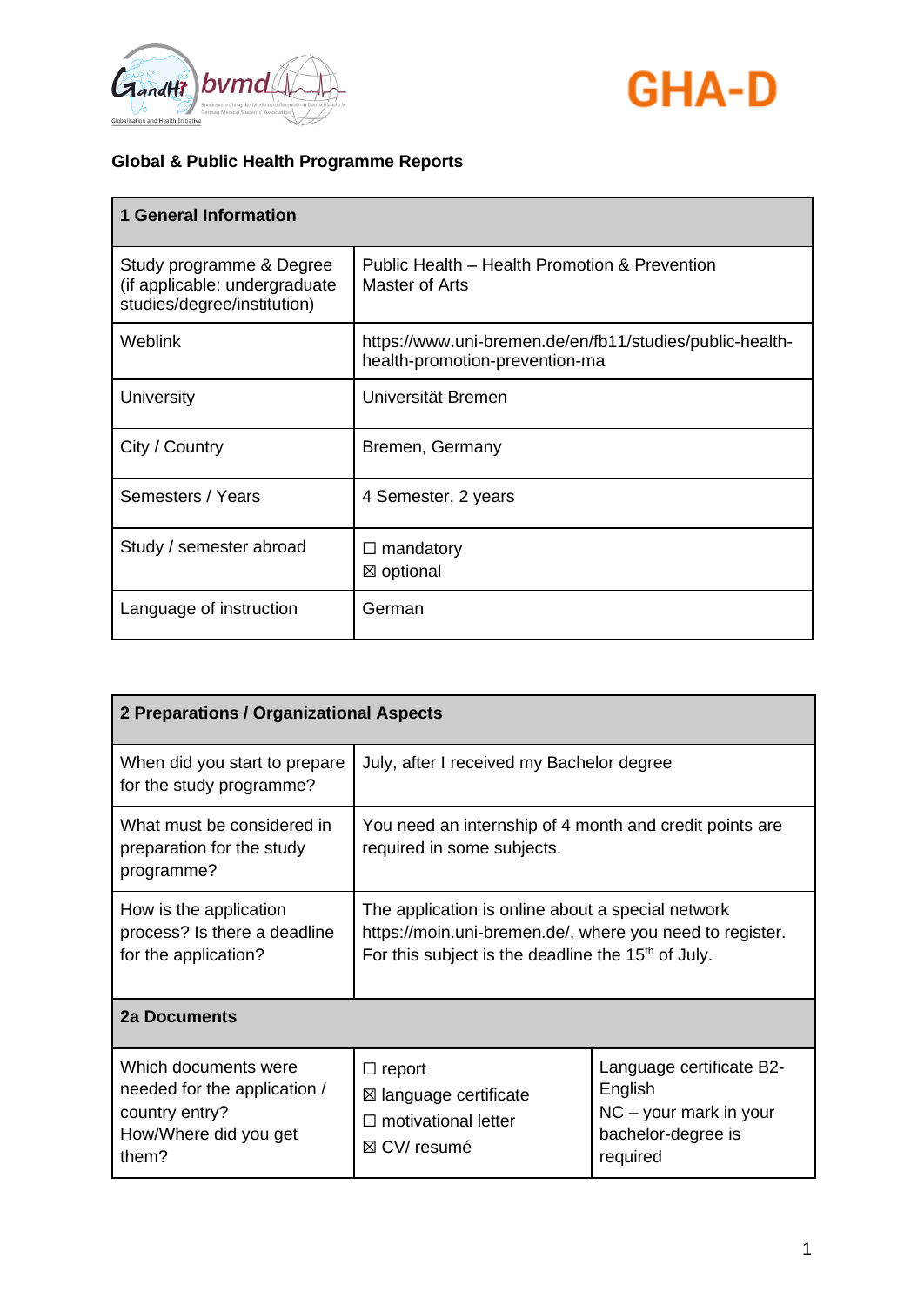



|                                                                                                                                                                                                                                          | $\Box$ recommendation letter<br>$\Box$ insurances<br>$\Box$ visa<br>$\Box$ vaccines                                                                                                                             |                                                                                                                                                                                                                                                |
|------------------------------------------------------------------------------------------------------------------------------------------------------------------------------------------------------------------------------------------|-----------------------------------------------------------------------------------------------------------------------------------------------------------------------------------------------------------------|------------------------------------------------------------------------------------------------------------------------------------------------------------------------------------------------------------------------------------------------|
| <b>2b Financial Aspects</b>                                                                                                                                                                                                              |                                                                                                                                                                                                                 |                                                                                                                                                                                                                                                |
| Are there costs related to the<br>study programme?<br>How much are they?                                                                                                                                                                 | $\boxtimes$ semester contribution<br>$\Box$ tuition fee<br>$\Box$ enrolment fee<br>$\Box$ others                                                                                                                | 387,66 per semester<br>It's related to this<br>programme. In every<br>university in Germany you<br>have to pay more or less a<br>contribution of 300/400<br>Euro's. Public transport in<br>Bremen and Lower Saxony<br>with trains is included. |
| How do you finance your<br>study programme (abroad)?                                                                                                                                                                                     | I work as a student assistant in an institute of the<br>university. My parents pay for my rent and my household<br>costs.                                                                                       |                                                                                                                                                                                                                                                |
| Do you get financial support?<br>(e.g. scholarship, BAföG,<br>$etc.$ )<br>From which institution do<br>you get the financial<br>support?<br>How much do you get<br>(optional)?<br>Do you have any tips /<br>experiences for application? | No                                                                                                                                                                                                              |                                                                                                                                                                                                                                                |
| Do you have insights into<br>jobs for students?                                                                                                                                                                                          | Yes, the easiest way to earn money and to gain some<br>experiences in this area, is to work in an institute of the<br>faculty. There is the BIPS, IPP and BRISE institute.                                      |                                                                                                                                                                                                                                                |
| How would you rate the cost<br>of living in your city (in<br>comparison to specific cities<br>in your country?)                                                                                                                          | For a big student city, it's quite cheap. The rent is cheap in<br>comparison with other student cities. The prices in cafes,<br>bars and restaurants are normal, but there are not many<br>students' discounts. |                                                                                                                                                                                                                                                |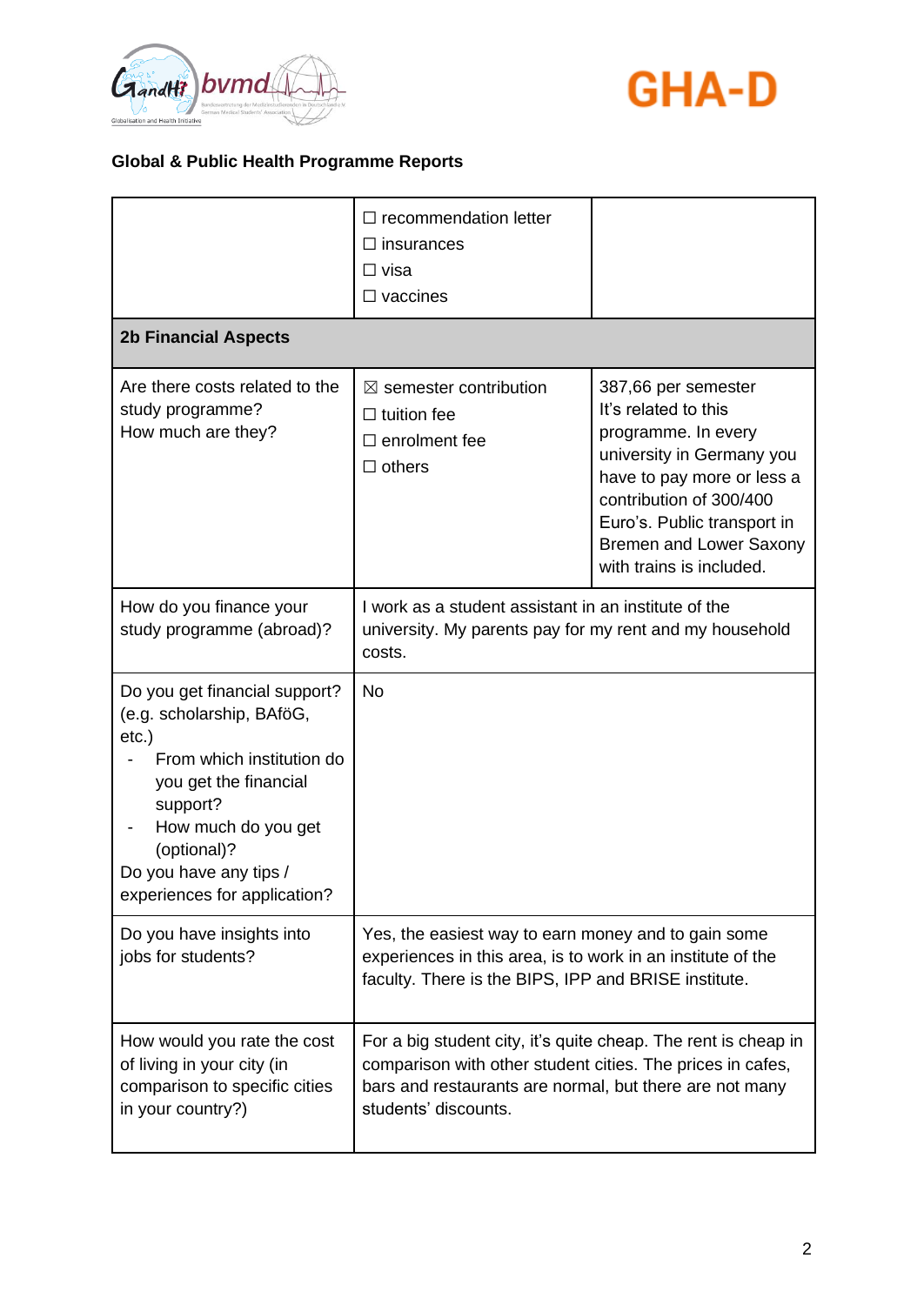



| Based on your experience,<br>how much should someone<br>calculate for accommodation/<br>food/ public transportation/<br>wifi? | 500 Euros per month: 300 - 350 accommodation, 100\$<br>food, 50\$ bars, restaurants.<br>Public transport price is included in the semester<br>contribution. |
|-------------------------------------------------------------------------------------------------------------------------------|-------------------------------------------------------------------------------------------------------------------------------------------------------------|
| Are there other costs that<br>need to be considered?<br>(e.g., vaccinations,<br>insurances, visa, travel costs)               | GEZ-contributions: 17\$ per household per month                                                                                                             |

| 3 Studying                                                                                                                      |                                                                                                                                                                                                                                                                                                                                        |
|---------------------------------------------------------------------------------------------------------------------------------|----------------------------------------------------------------------------------------------------------------------------------------------------------------------------------------------------------------------------------------------------------------------------------------------------------------------------------------|
| Why did you decide to study<br>at that university?<br>What appealed to you<br>most?<br>What does it offer what<br>others don't? | The description of the study program was interesting. I<br>wanted to study at a university and the subject is mostly<br>offered in colleges, so I didn't have a big choice. Because<br>at the university you can choose between a lot of different<br>courses, in a college program you have got fix classes<br>with a fix curriculum. |
|                                                                                                                                 | Furthermore I already did my bachelor 'Public Health' in<br>Bremen, so I had some friends and a good flat here.<br>Bremen seems to me to be a nice city to life, because it's<br>not too big and not too small. You still have got a lot of<br>culture program.                                                                        |
| Which modules did you take?<br>(brief overview)                                                                                 | -Theory and Concept of health promotion and prevention<br>-Statistic<br>-Ethic and Public Health<br>-Epidemiology<br>-Health System in Germany<br>-International Health Systems<br>- Social Science and Health Sociology                                                                                                               |
| Which modules did you like/<br>were special at that<br>university?                                                              | Science project: This modul lasts 3 semesters and in<br>groups of four people you choose a topic to research by<br>yourself. You can do a qualitative or quantitative research.<br>At the end you have to write an essay with a conclusion.                                                                                            |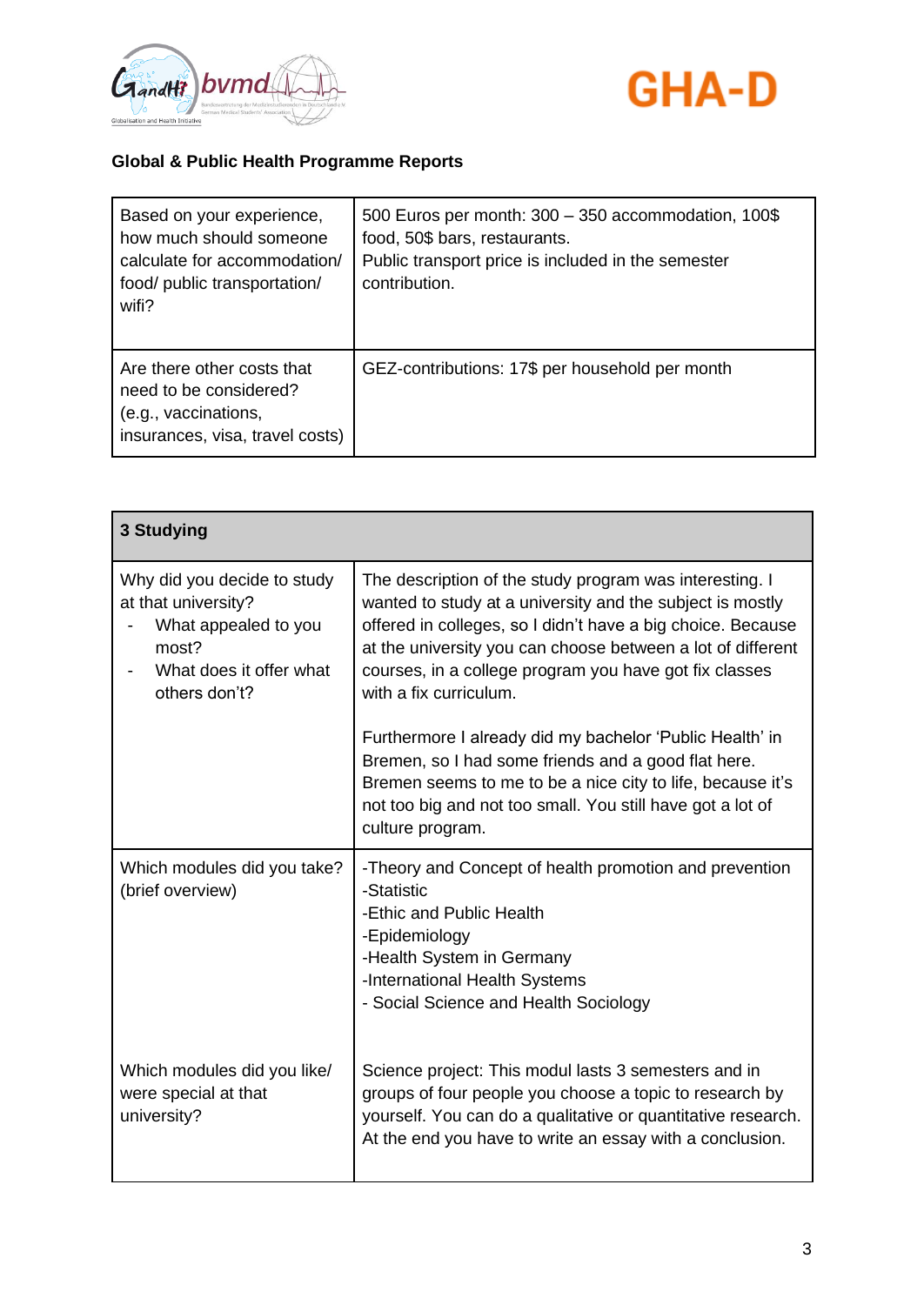



| How would you rate the<br>workload/ amount of self-<br>studying/ group work, etc.?                       | In the first semester you have to study by yourself,<br>because there are 3 exams with 6 different topics.<br>In the second semester are more group works for<br>presentations or essays. (Especially for the Science<br>project.) But it's less work than in the first semester.                          |
|----------------------------------------------------------------------------------------------------------|------------------------------------------------------------------------------------------------------------------------------------------------------------------------------------------------------------------------------------------------------------------------------------------------------------|
| How were the lecturers/<br>teaching style? What was<br>new for you? What did you<br>have to get used to? | All the lectures took place online. Because of that there<br>was not a lot of exchange and the lecturers just talked the<br>most time. They tried to introduce some discussions, but it<br>was unsuccessful, because the students didn't give<br>attention.                                                |
| Are there any specialisation<br>areas in your programme?<br>Which did you choose?                        | The master is already really specialised, so there are not a<br>lot of chooses to specialist in different areas. But we have<br>General Studies, where we can also take lectures from<br>other subjects. I choose the lecture Communication in<br>health prevention and promotion and communication skills |
| To which extent were<br>international and global topics<br>discussed/ part of the study<br>programme?    | In the lecture 'International Health systems' we compared<br>global and different health systems.<br>In the lecture 'Social science and health sociology' we<br>received a general overview of our system and how our<br>health system is integrate in this system.                                        |
| Which topics were the most<br>interesting/you liked most?                                                | I liked the most the topic 'International health system',<br>because the lecture was interesting and we got a general<br>overview about the different health systems, which exist in<br>the world.                                                                                                         |
| Where is the campus<br>located? Is the campus<br>spread throughout the city?<br>Is it easy to arrive?    | The campus is located in the north part of Bremen, in<br>Horn. There you have got all the buildings of the<br>university. You need 20 minutes by subway from the main<br>station and 25 minutes by bike from the centre.                                                                                   |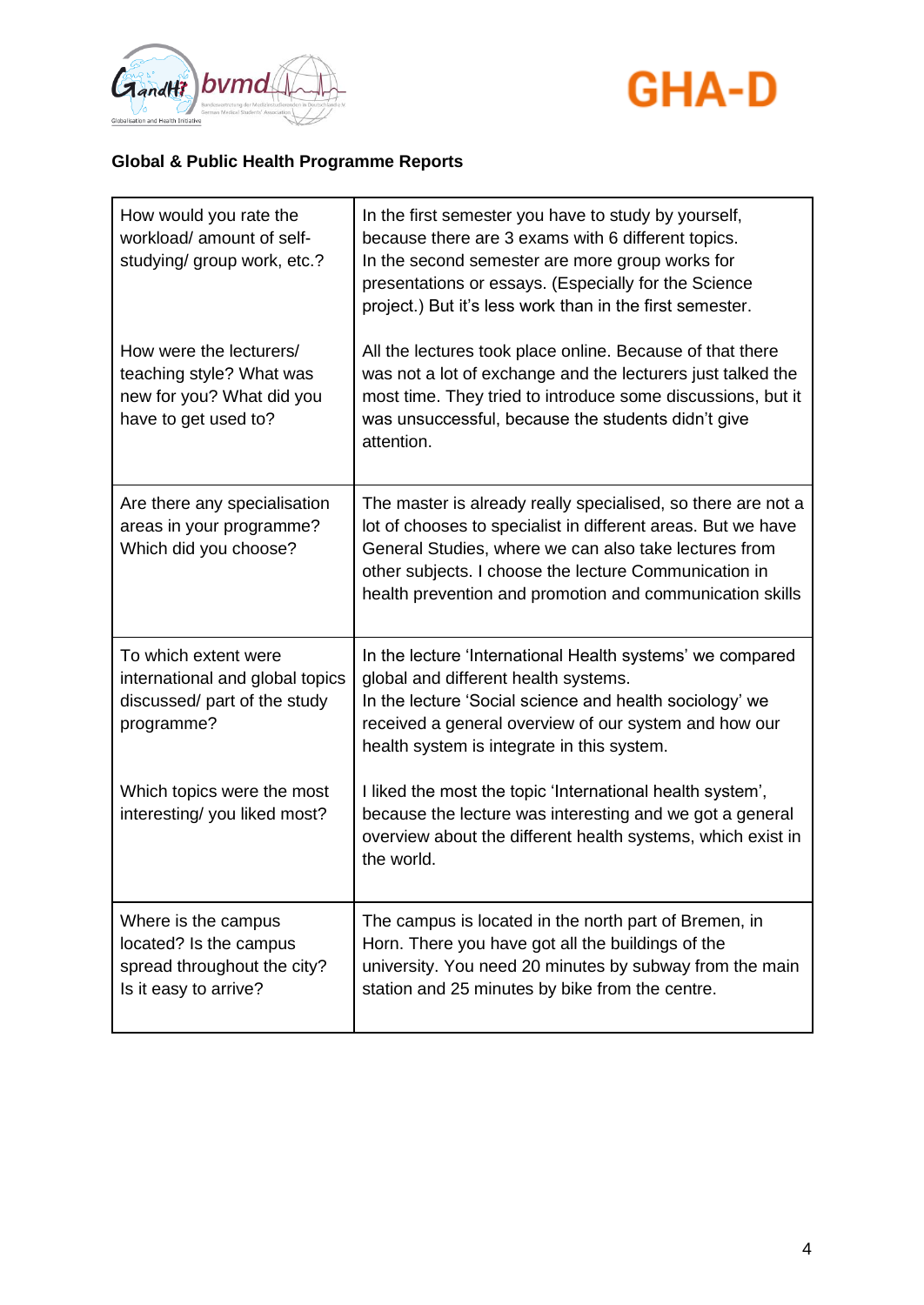



| 4 Living                                                                                                                                                |                                                                                                                                                                                                                                                                                                                                                                                                                                                                                                                                                                                                                                                                                                                                                               |
|---------------------------------------------------------------------------------------------------------------------------------------------------------|---------------------------------------------------------------------------------------------------------------------------------------------------------------------------------------------------------------------------------------------------------------------------------------------------------------------------------------------------------------------------------------------------------------------------------------------------------------------------------------------------------------------------------------------------------------------------------------------------------------------------------------------------------------------------------------------------------------------------------------------------------------|
| Briefly describe your daily life.<br>How is your study-work-life-<br>balance?                                                                           | I have got on two days per week lectures from 10 to 14/16<br>pm. On the other three days I work in an institute for early<br>childhood-development from 10 to 14 pm. In the<br>afternoon/evening I have got free time. Sometimes we<br>have got zoom-meetings for science-project and I have to<br>write for the essays. Due to corona I couldn't do a lot in<br>my leisure time, but normally I do sport at the university or<br>meet friends. All in all I have got a good study-work-life-<br>balance.                                                                                                                                                                                                                                                     |
| How do you experience the<br>city/country and people/<br>fellow students? How is the<br>atmosphere?                                                     | The city is fantastic. On the hand you have got a lot of<br>parks and nature around. On the other hand you have got<br>a good culture-life with a lot of events and concerts,<br>especially in summer. For going-out, there exists a lot of<br>bars and restaurants. There are just not so many cafés for<br>students or cheap prices for students in bars.<br>90 % of the students from Public Health are women.<br>The fellow students are mostly nice and open-mind, but<br>some are a little bit older and introverted. The atmosphere<br>is good, but it was at the beginning difficult to get in touch,<br>because of the Online-classes. We are a small class with<br>23 students, but we are not a close-community, because<br>of the Online-Classes. |
| What did you learn for<br>yourself personally and<br>culturally?<br>[e.g. an event / situation<br>which was eye-opening /<br>insightful / enlightening] | I learned that you can plan nothing in your life because the<br>most things happen unexpected.                                                                                                                                                                                                                                                                                                                                                                                                                                                                                                                                                                                                                                                                |
| Do you have any tips for<br>leisure activities?<br>What does someone<br>have to see?<br>Are there college sports<br>at university?                      | Go for a walk to the 'Bürgerpark', the biggest parc in<br>Bremen. In Bremen you have to visit the old-town with the<br>'Schnoor-Viertel'. In summer you should go to the Werder-<br>lake or have a beer at the 'Osterdeich' or in a beer garden<br>at the 'Schlachte-promenade' next to the Weser-river.<br>There is a many offers of different college-sports, which<br>you can try for one semester.                                                                                                                                                                                                                                                                                                                                                        |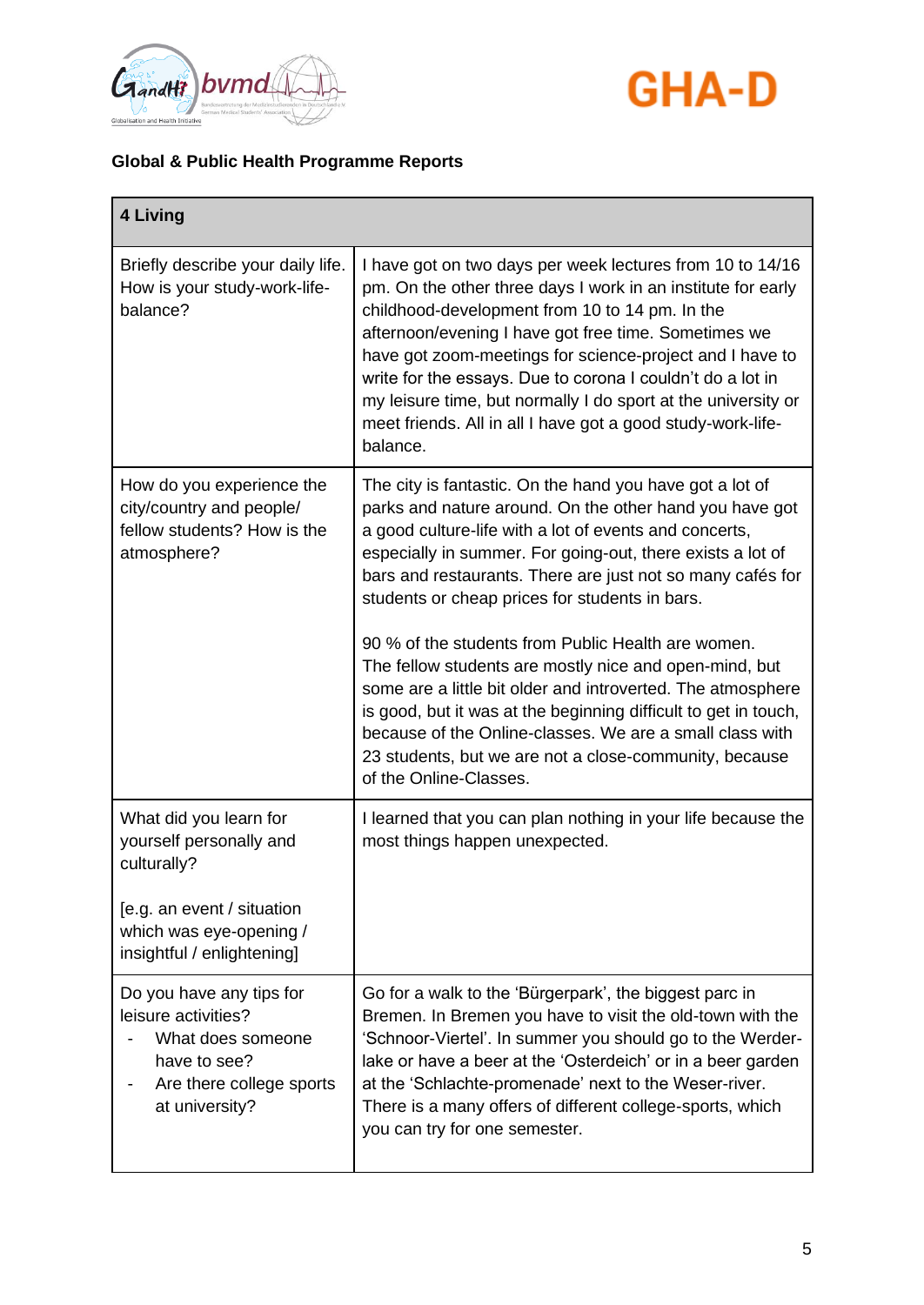



| Are there any student<br>events to connect (e.g.<br>coffee break, etc.)?<br>Are there any (regional)<br>cultural events?                                                             | There is the study-buddy programme at the uni, where<br>you can connect with other international students or<br>students from Bremen. The first week before the uni<br>starts, is the orientation-week for the first semester of<br>every subject. There you have got a programme with<br>parties and drinking-events to get to know the subject, the<br>uni, the city and the fellow-students. It is organized by the<br>students from the higher semester.<br>The Breminale is a big Open-Air event, which takes place<br>every July. It takes place on the lawns next to the river.<br>There are a lot of free concerts.<br>Another big event is the Open-Space-Summer. It takes<br>place on the marketplace in the Old-town from June until<br>September. There are on three/four days per week<br>concerts, readings and plays. It's open for everyone.<br>In July is another big festival, called 'La Strada'. It's a<br>festival of street art/artistic. In the centre are performances<br>of artists. |
|--------------------------------------------------------------------------------------------------------------------------------------------------------------------------------------|---------------------------------------------------------------------------------------------------------------------------------------------------------------------------------------------------------------------------------------------------------------------------------------------------------------------------------------------------------------------------------------------------------------------------------------------------------------------------------------------------------------------------------------------------------------------------------------------------------------------------------------------------------------------------------------------------------------------------------------------------------------------------------------------------------------------------------------------------------------------------------------------------------------------------------------------------------------------------------------------------------------|
| What do you have to consider<br>about public transport? What<br>is important? What is<br>different?<br>Most used<br>transportation?<br>Are there semester/<br>student tickets?       | The most popular and easiest way to travel in Bremen, is<br>to go by bike. There are a lot of cycle paths.<br>Busses and trains are included in the semester ticket in<br>case of bad weather. There is a good public transport net.<br>The semester ticket includes transport to Hamburg, the<br>North Sea and to a lot of other towns in Lower Saxony.                                                                                                                                                                                                                                                                                                                                                                                                                                                                                                                                                                                                                                                      |
| What do you need (not) to<br>pack/prepare?<br>What is life-saving in the<br>host city/ country?<br>What do you regret (not)<br>bringing?<br>Do you have any tips for<br>preparation? | You need an umbrella or a raining jacket, because it rains<br>a lot. Of course some warm clothes for the winter.<br>But you don't need to prepare specially.                                                                                                                                                                                                                                                                                                                                                                                                                                                                                                                                                                                                                                                                                                                                                                                                                                                  |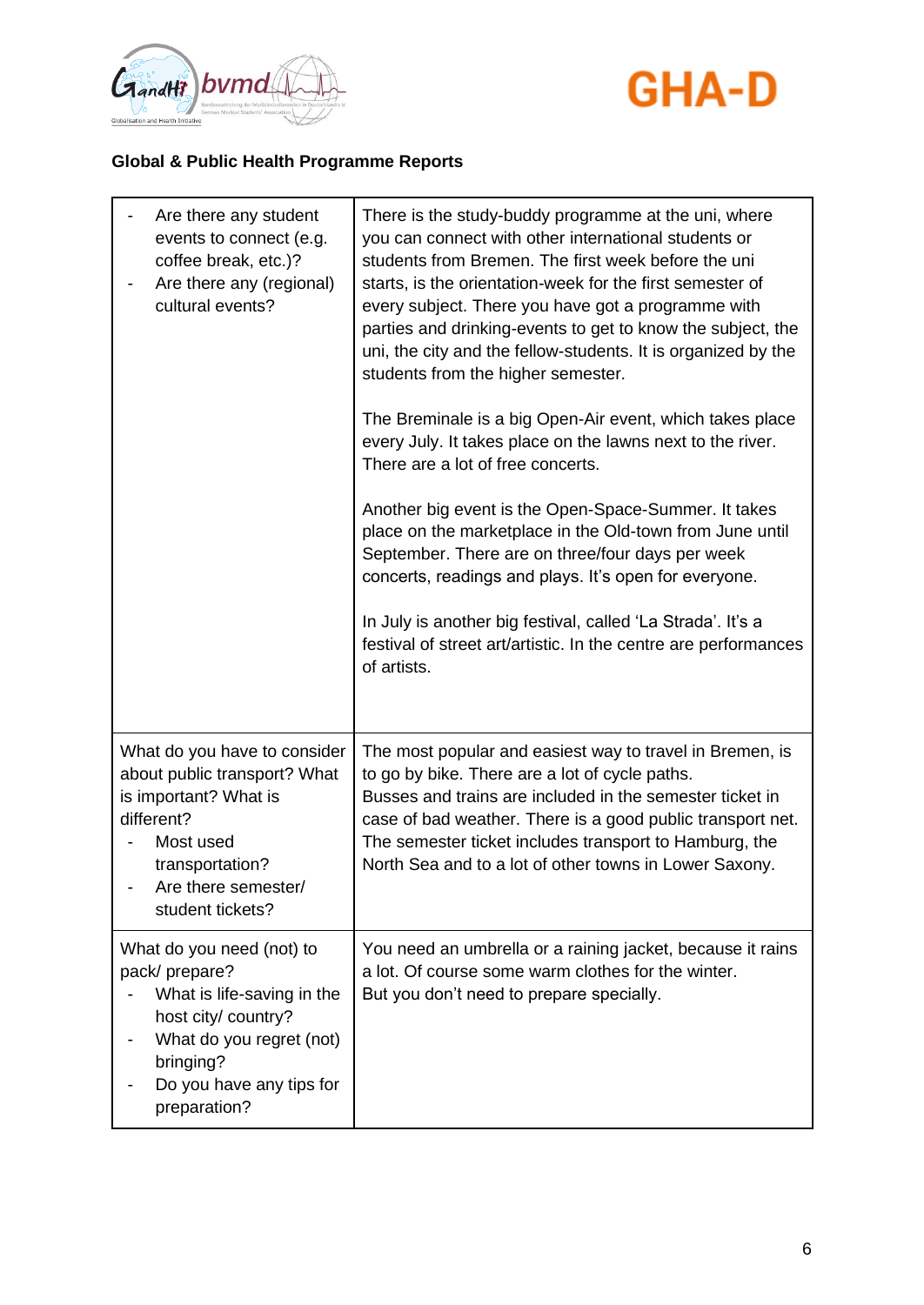



| <b>5 Reflection</b>                                                                                                                                                                                             |                                                                                                                                                                                                                                                                                                                                                                                                                                                                                |
|-----------------------------------------------------------------------------------------------------------------------------------------------------------------------------------------------------------------|--------------------------------------------------------------------------------------------------------------------------------------------------------------------------------------------------------------------------------------------------------------------------------------------------------------------------------------------------------------------------------------------------------------------------------------------------------------------------------|
| What is your personal<br>experience about your study<br>programme? Would you<br>recommend the study<br>programme?                                                                                               | My study programme is not so stressful and extensive. In<br>the second semester I didn't learn a lot. That was a little<br>bit disappointing. But on the other hand I had time to do a<br>student job and could gain some practice experience.                                                                                                                                                                                                                                 |
| What did you especially<br>like?<br>What did you not like?                                                                                                                                                      | I liked the science project, because we could work<br>independent and choose our subject. We could see, how it<br>is to work scientific in the praxis.                                                                                                                                                                                                                                                                                                                         |
|                                                                                                                                                                                                                 | I didn't like the lecture social science and health sociology,<br>because it was too theoretically and there was no<br>connection to public health.                                                                                                                                                                                                                                                                                                                            |
| How did you experience the<br>organisation and support at<br>your university?                                                                                                                                   | The organisation isn't so good, because we have to wait a<br>long time for our motions. There are supports for different<br>requests, like psychological support or students<br>workshops, to have success with the studies.                                                                                                                                                                                                                                                   |
| Is there any special support<br>for international students?                                                                                                                                                     | In every faculty is an international office, which supports<br>international students of this subjects.                                                                                                                                                                                                                                                                                                                                                                        |
| What are your personal<br>experiences about living in<br>the host city/ country?<br>What broadened your mind?<br>Have you left your comfort<br>zone? Have you changed<br>your mindset? If yes, in which<br>way? | I like to live in this city, because it's a city with mostly<br>open-mind and tolerant people. Some people from the<br>surrounding villages are a little bit introverted and<br>withdrawn. I like the city, because it has got the perfect<br>size, it's big enough for a lot of culture events, but it's not<br>too big. So you can reach every part of the city very fast.<br>The people are proud of the city and it has got a river and<br>a harbour, which I really like. |
|                                                                                                                                                                                                                 | Since I moved to this city, I became more open-minded<br>and relaxed with difficult situations. I tried a lot of different<br>things, like sports, jobs or volunteer work. With the time I<br>could find a community, where I feel well, but at the<br>beginning it was hard to find friends, because the most<br>students in my bachelor-study public health were<br>introverted.                                                                                             |